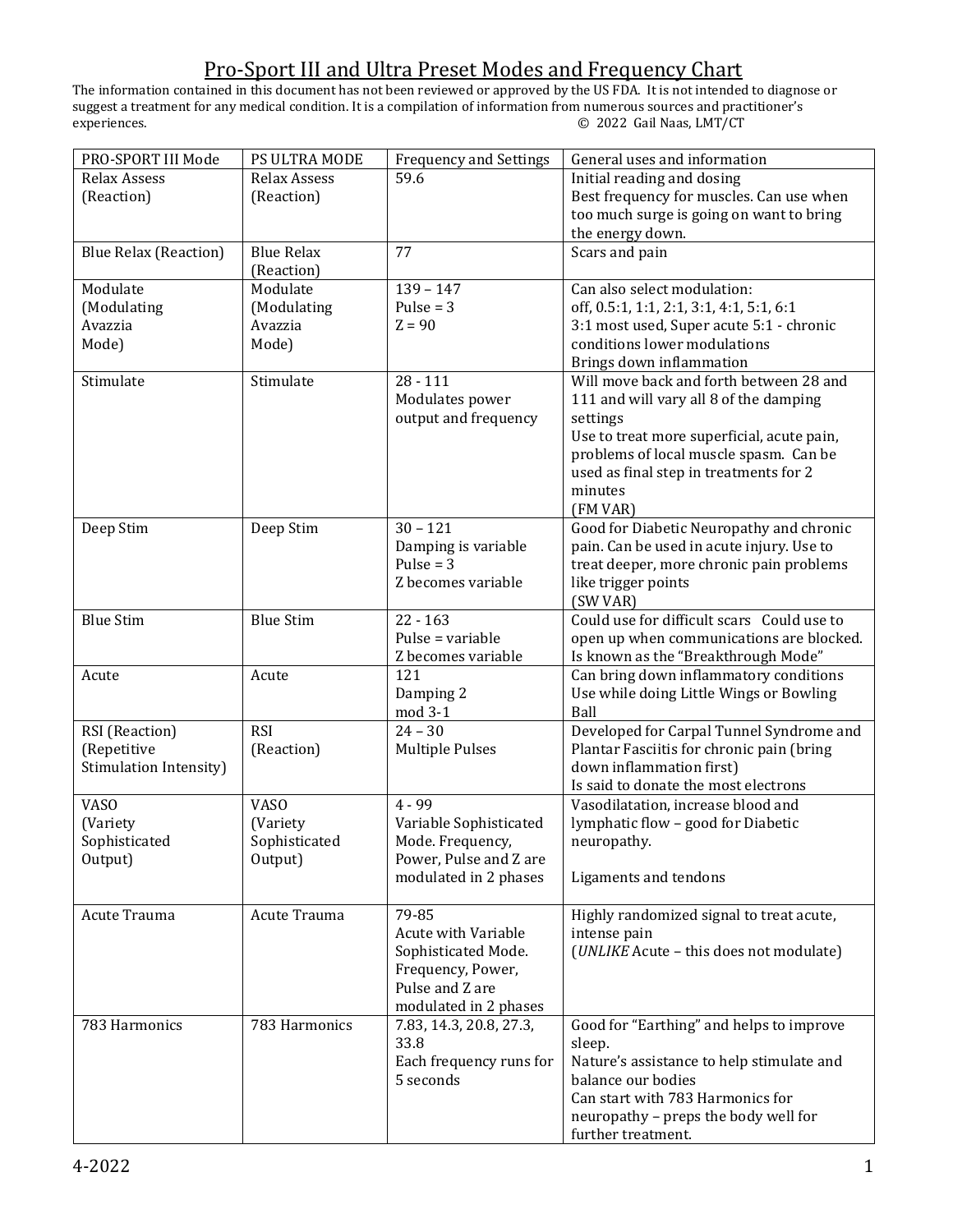The information contained in this document has not been reviewed or approved by the US FDA. It is not intended to diagnose or suggest a treatment for any medical condition. It is a compilation of information from numerous sources and practitioner's experiences. © 2022 Gail Naas, LMT/CT

| Solfeggio                  | N/A                                                | $174 - 963$<br>Will be at each<br>frequency for 20 sec                                         | The Six Solfeggio tones include:<br>UT-396 Hz-Liberating Guilt and Fear<br>RE - 417 Hz - Undoing Situations and<br><b>Facilitating Change</b><br>MI - 528 Hz - Transformation and Miracles<br>(DNA Repair)<br>FA - 639 Hz - Connecting/Relationships |
|----------------------------|----------------------------------------------------|------------------------------------------------------------------------------------------------|------------------------------------------------------------------------------------------------------------------------------------------------------------------------------------------------------------------------------------------------------|
|                            |                                                    |                                                                                                | SOL - 741 Hz - Expression/Solutions<br>LA-852 Hz-Awakening Intuition                                                                                                                                                                                 |
| FM $0.5 - 4.0$ d           | N/A                                                | $0.5 - 4.0$ (Delta)                                                                            | Deep, dreamless sleep                                                                                                                                                                                                                                |
| FM 3-8t                    | N/A                                                | 3-8 (Theta)<br>Damping 2-3                                                                     | Deep Relaxation and meditation, mental<br>imagery and REM dream state                                                                                                                                                                                |
| FM 7-12 a                  | N/A                                                | 7-12 (Alpha)                                                                                   | Relaxed, calm, lucid, not thinking                                                                                                                                                                                                                   |
| FM 12-31 b                 | N/A                                                | 12-31.25 (Beta)<br>Damping 4-6                                                                 | Awake, normal alert and consciousness                                                                                                                                                                                                                |
| FM 37-43g                  | N/A                                                | 37-43 (Gamma)<br>Damping 3-5                                                                   | Stimulates brain, regain focus, clarity,<br>associated with perception and<br>consciousness<br>Can be used for Lyme disease and arthritis                                                                                                            |
| FM 60-90-120               | N/A                                                | $57 - 60: .5min$<br>$86 - 91: .5min$<br>114-122: 1 min                                         | (Aka: Tone 1)<br>Body Sculpting and can be used on face,<br>firming and lifting                                                                                                                                                                      |
| FM Plus                    | N/A                                                | Modulates power and<br>Frequency of:<br>$57 - 60$<br>$86 - 91$<br>114-122                      | (Aka: Tone Plus)<br>Body Sculpting and can be used on face,<br>firming and lifting                                                                                                                                                                   |
| FM Advanced                | N/A                                                | Modulates Frequency,<br>Pulse, Packets and Z<br>value of:<br>$57 - 60$<br>$86 - 91$<br>114-122 | (Aka: Tone Advanced)<br>Body Sculpting, firming and lifting                                                                                                                                                                                          |
| FM Intense                 | N/A                                                | Modulates Frequency,<br>Pulse and Z value of:<br>$57 - 60$<br>$86 - 91$<br>114-122             | (Aka: Tone Intense)<br>Body Sculpting, firming and lifting                                                                                                                                                                                           |
| PG 2500                    | 2500                                               | 2500                                                                                           | Outputs 2500 HZ continuously. Maximum<br>power setting is 50                                                                                                                                                                                         |
| HGH<br>(High Gain Harmony) | $1725 - 45$ sec<br>$645 - 45$ sec<br>1342 - 45 sec | $1725 - 45$ sec<br>$645 - 45$ sec<br>1342 - 45 sec                                             | Maximum power setting is 50<br>Human Growth Hormone<br>Can be used for weight loss and increasing<br>muscle gain                                                                                                                                     |
| R-Stim                     | N/A                                                | 2500<br>Modulates 10 ms: 10ms                                                                  | Maximum power setting is 50.<br>Muscle Stim - Popular in Physical Therapy                                                                                                                                                                            |
| Fast T (Reaction)          | N/A                                                | 500 No Modulation                                                                              | Because fast twitch fibers use anaerobic<br>metabolism to create fuel, they are much<br>better at generating short bursts of strength<br>or speed than slow muscles.                                                                                 |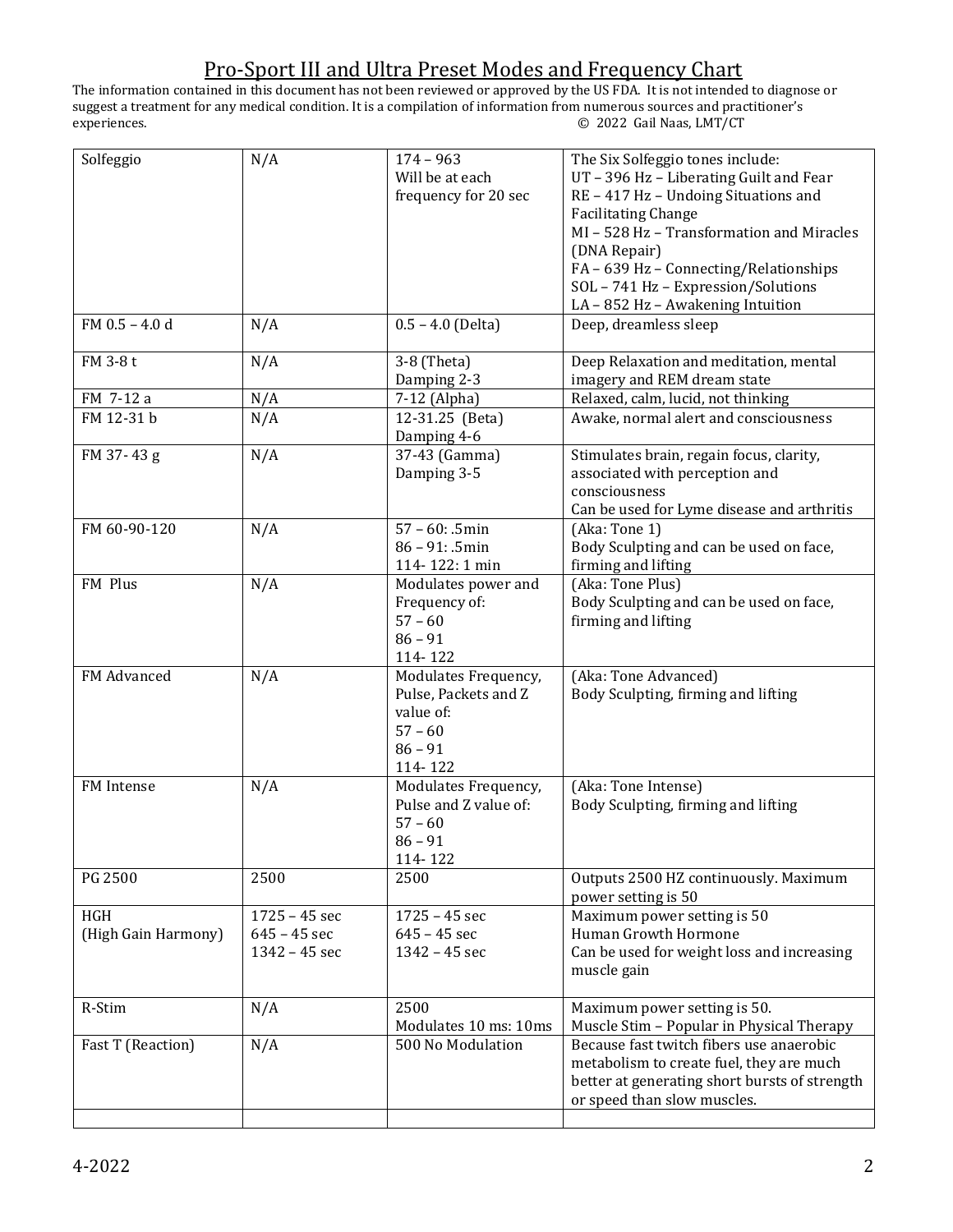The information contained in this document has not been reviewed or approved by the US FDA. It is not intended to diagnose or suggest a treatment for any medical condition. It is a compilation of information from numerous sources and practitioner's experiences. © 2022 Gail Naas, LMT/CT

| Slow T (Reaction)     | N/A               | 250 No Modulation          | The slow muscles are more efficient at using |
|-----------------------|-------------------|----------------------------|----------------------------------------------|
|                       |                   |                            | oxygen to generate more fuel (known as       |
|                       |                   |                            | ATP) for continuous, extended muscle         |
|                       |                   |                            | contractions over a long time. They fire     |
|                       |                   |                            | more slowly than fast twitch fibers and can  |
|                       |                   |                            | go for a long time before they fatigue.      |
|                       |                   |                            |                                              |
|                       |                   |                            | Therefore, slow twitch fibers are great at   |
|                       |                   |                            | helping athletes run marathons and bicycle   |
|                       |                   |                            | for hours.                                   |
| <b>CH</b> Step        | N/A               | Chakra 126 - 272           | Chakras $1 - 8$                              |
|                       |                   | Will stay on each for 60   |                                              |
|                       |                   | seconds                    |                                              |
| CH RT 194 (Reaction)  | N/A               | 194                        | Root (Chakra 1) - Gonads - Red               |
| CH Sac 210 (Reaction) | N/A               | 210                        | Sacral (Chakra 2) - Spleen - Orange          |
| CH Solrp 126          | N/A               | 126                        | Solar Plexus (Chakra 3) - Pancreas and       |
| (Reaction)            |                   |                            | Adrenals - Yellow                            |
| CH Hrt 136 (Reaction) | N/A               | 136                        | Heart (Chakra 4) - Thymus - Green            |
| CH Thr 141 (Reaction) | N/A               | 141                        | Throat (Chakra 5) - Thyroid - Blue           |
| CH 3rd 221 (Reaction) | N/A               | 221                        | Brow (Chakra 6) - Pituitary - Indigo         |
| CH Crn 172 (Reaction) | N/A               | 172                        | Crown (Chakra 7) - Pineal - Violet           |
| CH 8th 272 (Reaction) | N/A               | 272                        | (Chakra 8) (Doorway to Higher Self)          |
|                       |                   |                            | (energy center of divine love, of spiritual  |
|                       |                   |                            | compassion and spiritual selflessness, your  |
|                       |                   |                            | karmic residue)                              |
|                       |                   | 824                        |                                              |
| LU 824 (Reaction)     | N/A               |                            | Lung                                         |
| PC 530 (Reaction)     | N/A               | 530                        | Pericardium                                  |
| HT 497 (Reaction)     | N/A               | 497                        | Heart                                        |
| SI 791 (Reaction)     | N/A               | 791                        | Small Intestine                              |
| TE 732 (Reaction)     | N/A               | 732                        | Triple Heater/Triple Warmer                  |
| LI 553 (Reaction)     | N/A               | 553                        | Large Intestine                              |
| SP 702 (Reaction)     | N/A               | 702                        | Spleen                                       |
| LR 442 (Reaction)     | N/A               | 442                        | Liver                                        |
| KI 608 (Reaction)     | N/A               | 608                        | Kidney                                       |
| BL 667 (Reaction)     | N/A               | 667                        | Bladder                                      |
| GB 583 (Reaction)     | N/A               | 583                        | Gall Bladder                                 |
| ST 471 (Reaction)     | N/A               | 471                        | Stomach                                      |
| Face Stim             | N/A               | 121 Mod 3:1                | Face Stimulate                               |
| Face Smooth           | N/A               | 77                         | Face Smooth                                  |
| Eye Stim              | N/A               | 30 Mod 3:1                 | Eye Stimulate                                |
| Eye Smooth            | N/A               | 15                         | Eye Smooth                                   |
| <b>BEE</b>            | N/A               | <b>RSI Full</b>            | RSI full, second select on -- on body        |
| <b>AVA</b> (Reaction) | AVA               | Programmable:              |                                              |
|                       | (Reaction)        | .5 to 1565                 |                                              |
|                       |                   | Up to 30 pulses            |                                              |
|                       |                   | 001 to 80 Z_value          |                                              |
|                       |                   | 8 damping levels           |                                              |
|                       |                   | 7 modulations:             |                                              |
|                       |                   |                            |                                              |
|                       |                   | .5:1, 1:1, 2:1, 3:1, 4:1,  |                                              |
|                       |                   | 5:1, 6:1                   |                                              |
| VAZ 1 through VAZ 4   | VAZ 1 through VAZ | <b>User saved Settings</b> |                                              |
| (Reaction)            | 4                 |                            |                                              |
|                       | (Reaction)        |                            |                                              |